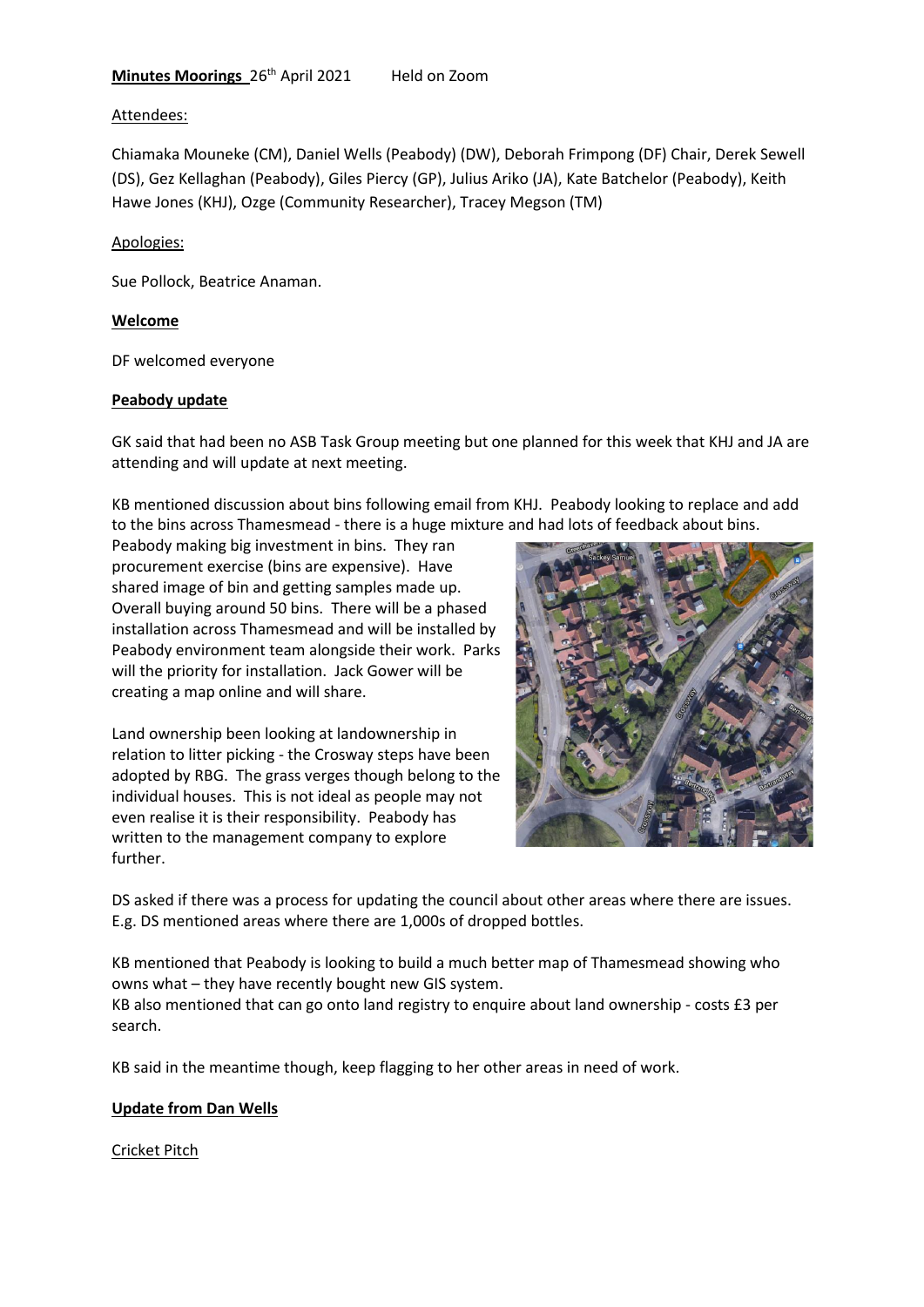DW mentioned that had funding to restore the Birchmere cricket pitch. It will be installed week beginning  $3^{rd}$  May 2021 – plan for launch date in May / June.

KHJ asked where the pitch will be. DW keen to say that will not intrude on existing activity e.g. car boot and football.



Thamesmead Family Mile - community-led programme to train people to lead walk - aiming for 10- 15 ambassadors - so far have six recruited. Going well soon people will see banners and flyers advertising this - any questions ask DW.

Thamesmead Cycle Hub - Sporting Club Thamesmead will be the base - series of sessions on Saturdays for adults to take part in social bike rides - plans to increase sessions and numbers able to take part. Working with schools to increase bike use locally.

Shaping Healthier Places - aims to strengthen social connections - in the discovery phase and are holding focus groups at the moment to discover what issue are and what the barriers to services are. Also a survey for people to fill in<https://www.surveymonkey.co.uk/r/tmshapingplaces> deadline 4<sup>th</sup> May.

Food Club in Christian Life Centre - being developed with Christina Life centre - people become members -

# **AOB**

# Tidy Central Thamesmead

DS had update on Tidy Central Thamesmead (TCT) [https://docs.google.com/presentation/d/1qLZZx6oxdwMsPD8ACT17oiytaRsXgsSmoudiWEr4cDU/edi](https://docs.google.com/presentation/d/1qLZZx6oxdwMsPD8ACT17oiytaRsXgsSmoudiWEr4cDU/edit?usp=sharing) [t?usp=sharing](https://docs.google.com/presentation/d/1qLZZx6oxdwMsPD8ACT17oiytaRsXgsSmoudiWEr4cDU/edit?usp=sharing)

Facebook Page is growing have met elderly couple that are picking up litter but were not aware of TCT.

Caravan that had been there for a year has been removed!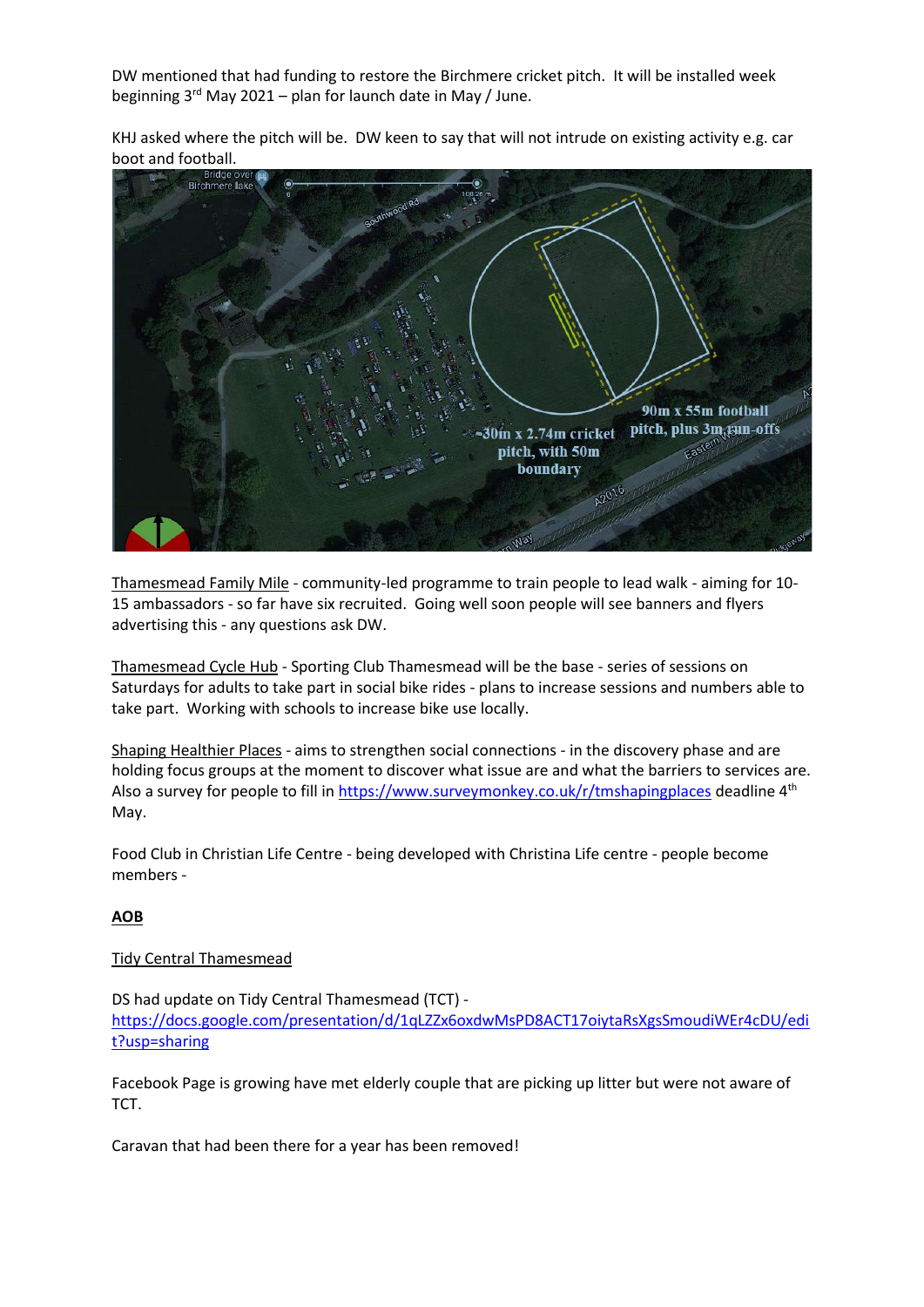DS said that has had lots of positive feedback from people. Common theme is that people have complained to the council in the past and got no traction.

Mentioned area by the leisure centre where they cleared 100s of plastic bottles.

Problems:

- People just keep dropping litter.
- Litter is always worse when large bins are put out wind blows it about.
- Litter bins need to be improved.
- TFL have policy that you need to wear a mask lots of people littering with masks by bus stops.
- Unclaimed / disputed land is an issue but seeing great progress from Peabody.

KHJ mentioned that he has been looking at the areas by the Thames Water facility which is a mess and a dumping ground "the further you go in the worse it gets" KHJ has been writing to local ward Cllrs about this but getting no response. The brambles create a curtain for people to fly tip. Picked up car tyre, buckets of paint bags of clothes etc.

Issue with council tip as Bexley residents cannot use Greenwich's Nathan Way.

DS said that he AND KHJ will share a map with KB about the areas that need attention in terms of litter picking.

GK asked if worth thinking about doing a campaign with schools. Could potentially be something that funding could be applied for? DS said that worth thinking about, but capacity is the issue in terms of getting going. DS also said that had been thinking of approaching TACO to see if they would be interested.

TM mentioned art project that had previously been run from the Waterways Children Centre and would be keen to get involved again in any project.

KHJ mentioned something he had seen about community-based litter picking groups.

# Greenwich Planning Alliance

DS mentioned this it is a very loose alliance a group of organisations and people that get together to support each other around planning issues and what is going on in the area.

DS suggested that the MNF should join the alliance and DS offed to attend meetings on behalf of the forum.

# Local news update that DS send every week.

DS asked about local news. Is anything missing? Any feedback? Not planning to update the website every week but encourage people, to sign up to the weekly newsletter.

# Minutes going forward.

GP will be taking the minutes at the next meeting (in May) but after that a member of the forum will need to take minutes.

# Birchmere Lake changing rooms.